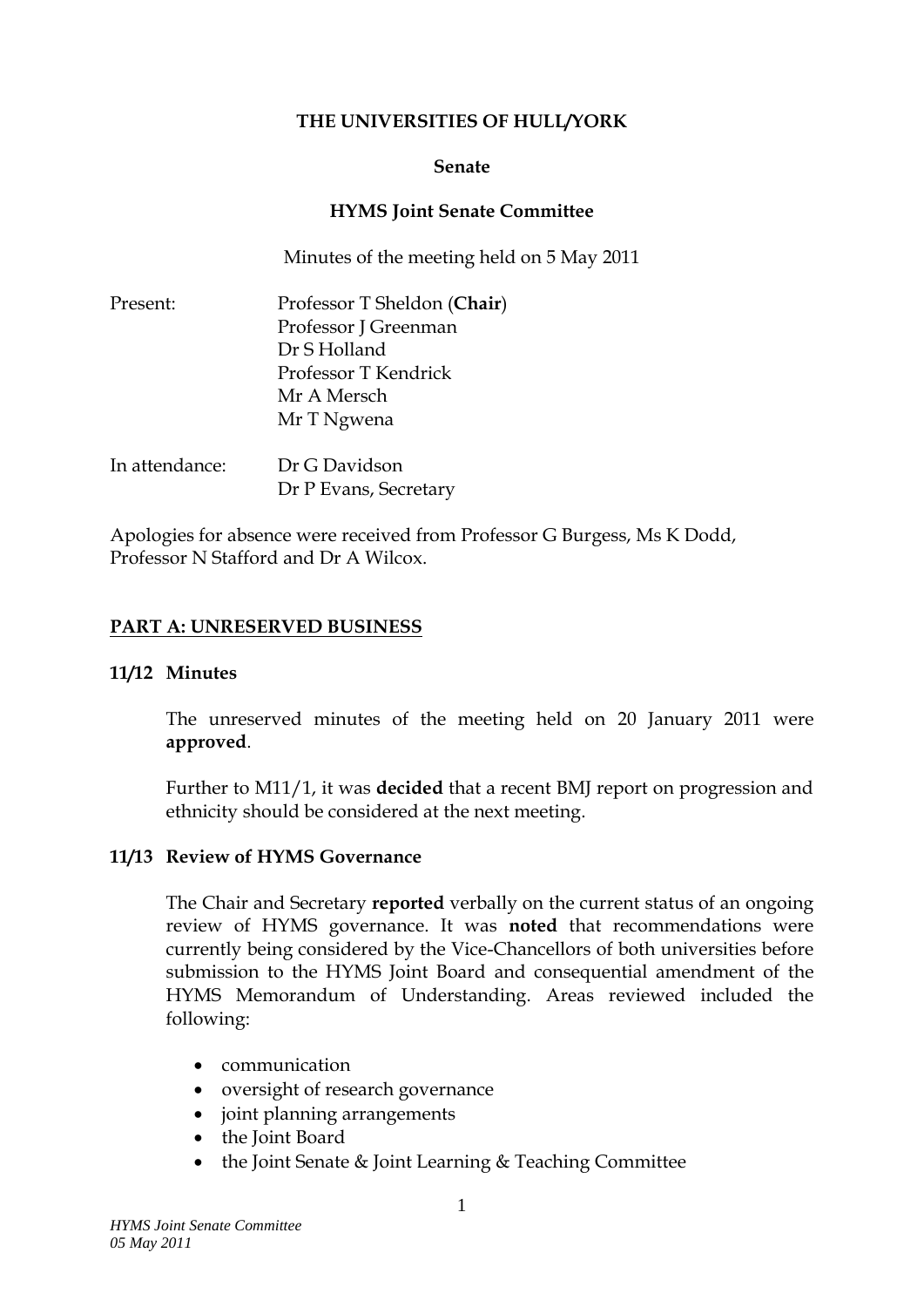- internal management arrangements
- internal audit arrangements
- engagement/attendance
- research staff contracts

The Chair also **reported** the possibility, now that HYMS had entered into a more advanced stage of its development, that the Joint Senate and Joint Learning & Teaching Committee might be merged to rationalise and streamline the academic governance of HYMS. In the event of this happening, the terms of reference and constituency of the new joint body would be amended accordingly.

## **11/14 Writing Up/Extension Periods**

Further to M11/2, the Joint Senate **considered** a report from the Joint Learning & Teaching Committee which confirmed that it had responded to comments from the Joint Senate on the policy for writing up and extension periods for postgraduate research students, and that the policy had been amended accordingly.

With regard to writing-up periods for MPhil students, the Joint Senate Committee **considered** whether the policy should be harmonised with the regulations of the two universities or with the regulations relating to other HYMS postgraduate programmes, and specifically whether there should be differentiation between full- and part-time students. After due consideration of the issues, and acknowledging that direct registration for an MPhil was highly unusual, it **decided** that the writing-up period for MPhil students, both full- and part-time, should be 12 months.

### **11/15 Joint Learning & Teaching Committee**

The Committee **considered** the unreserved minutes from the meeting of the Joint Learning & Teaching Committee held on 17 March 2011, noting specifically that:

- it had been agreed not to progress with a proposal for the introduction of distinction and merit awards in postgraduate certificates and diplomas;
- regulations were being drafted for the introduction of a PhD/MD by Published Work.

The Joint Senate **approved** the recommendation from the Joint Learning & Teaching Committee that an amended Code of Practice on Admissions to the MB BS programme be approved, noting that the amendments related to health questionnaires and CRB checks.